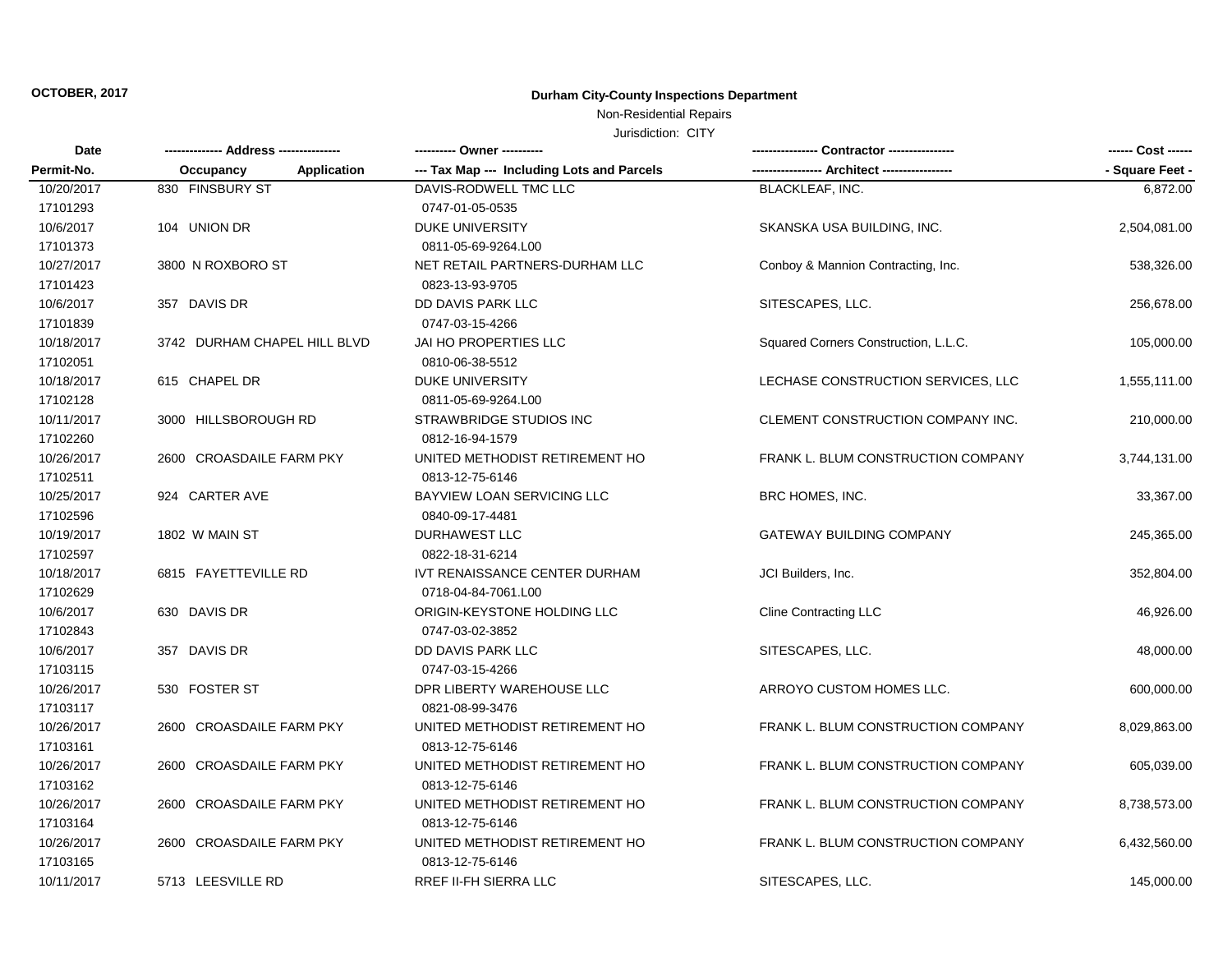### Non-Residential Repairs

| Date       | ------ Address --------------- |                                            | ---- Contractor ----------------        | ------ Cost ------ |
|------------|--------------------------------|--------------------------------------------|-----------------------------------------|--------------------|
| Permit-No. | Application<br>Occupancy       | --- Tax Map --- Including Lots and Parcels |                                         | - Square Feet -    |
| 17103181   |                                | 0769-01-29-3411                            |                                         |                    |
| 10/11/2017 | 701 W MAIN ST                  | <b>WEXFORD DURHAM CHESTERFIELD</b>         | SKANSKA USA BUILDING, INC.              | 2,182,772.00       |
| 17103201   |                                | 0821-07-78-2403                            |                                         |                    |
| 10/23/2017 | 280 S MANGUM ST                | DIAMOND VIEW II LLC                        | <b>Barringer Construction, LLC</b>      | 628,232.00         |
| 17103229   |                                | 0821-12-86-6170                            |                                         |                    |
| 10/6/2017  | 3211 SHANNON RD                | SOUTHCOURT OPERATING LLC                   | TP Triangle Construction, LLC           | 141,645.24         |
| 17103261   |                                | 0810-12-95-6627                            |                                         |                    |
| 10/6/2017  | 3901 N ROXBORO ST              | <b>FLAGSHIP DKNC VENTURES ROXBORO</b>      | Brookwood Construction, LLC             | 160,500.00         |
| 17103364   |                                | 0823-16-94-1194                            |                                         |                    |
| 10/3/2017  | 400 MULDEE ST                  | RICE HOLDINGS LLC                          | Josh Rice                               | 29,000.00          |
| 17103377   |                                | 0841-05-08-7476                            |                                         |                    |
| 10/19/2017 | 6910 FAYETTEVILLE RD           | SOUTHPOINT MALL LLC                        | Antonio McBroom                         | 21,220.00          |
| 17103378   |                                | 0718-04-64-7017                            |                                         |                    |
| 10/6/2017  | 2223 NORTHEAST CREEK PKWY      | SENTINEL NC-1 LLC                          | TISHMAN CONSTRUCTION CORPORATION        | 1,363,401.00       |
| 17103469   |                                | 0739-04-55-3401                            |                                         |                    |
| 10/6/2017  | 2201 ANGIER AVE                | MIGRATE PROPERTY 2 LLC                     | SYNERGY BUILDING CO.                    | 255,000.00         |
| 17103481   |                                | 0831-19-62-7148                            |                                         |                    |
| 10/18/2017 | 5003 S MIAMI BLVD              | JAMES CAMPBELL COMPANY LLC                 | <b>Barringer Construction, LLC</b>      | 380,423.00         |
| 17103506   |                                | 0747-02-56-1987                            |                                         |                    |
| 10/24/2017 | 218 W MORGAN ST                | CAPITAL AREA YOUNG MENS                    | CLANCY & THEYS CONST. CO.               | 30,567.00          |
| 17103525   |                                | 0821-08-98-2463                            |                                         |                    |
| 10/11/2017 | 530 FOSTER ST                  | DPR LIBERTY WAREHOUSE LLC                  | TRIANGLE ENTERPRISES, LLC               | 49,000.00          |
| 17103569   |                                | 0821-08-99-3476                            |                                         |                    |
| 10/31/2017 | 305 S ROXBORO ST               | SCP 305 ROXBORO LLC                        | BRIDGEPOINT GENERAL CONTRACTING, INC.   | 511,239.00         |
| 17103575   |                                | 0821-12-95-7644                            |                                         |                    |
| 10/16/2017 | 2301 ERWIN RD                  | <b>DUKE UNIVERSITY</b>                     | SKANSKA USA BUILDING, INC.              | 1,208,054.00       |
| 17103593   |                                | 0811-05-69-9264.L00                        |                                         |                    |
| 10/26/2017 | 1307 WOODCROFT PKY             | ALPHIN OLIVER W                            | The Woodcroft School                    |                    |
| 17103601   |                                | 0719-03-30-6545                            |                                         |                    |
| 10/25/2017 | 308 RESEARCH DR                | DUKE UNIVERSITY                            | DPR Construction, A General Partnership | 315,090.00         |
| 17103687   |                                | 0811-05-69-9264.L00                        |                                         |                    |
| 10/13/2017 | 4425 SILICON DR                | <b>CREE INC</b>                            | CREE, INC.                              | 759,362.00         |
| 17103688   |                                | 0748-04-72-5127                            |                                         |                    |
| 10/6/2017  | 318 OLD OXFORD RD              | SP FDS LLC                                 | <b>WIMCO CORP</b>                       | 23,000.00          |
| 17103720   |                                | 0833-18-31-0956                            |                                         |                    |
| 10/16/2017 | 2301 ERWIN RD                  | <b>DUKE UNIVERSITY</b>                     | WILSON, C.T., CONST. CO.                | 670,622.00         |
| 17103729   |                                | 0811-05-69-9264.L00                        |                                         |                    |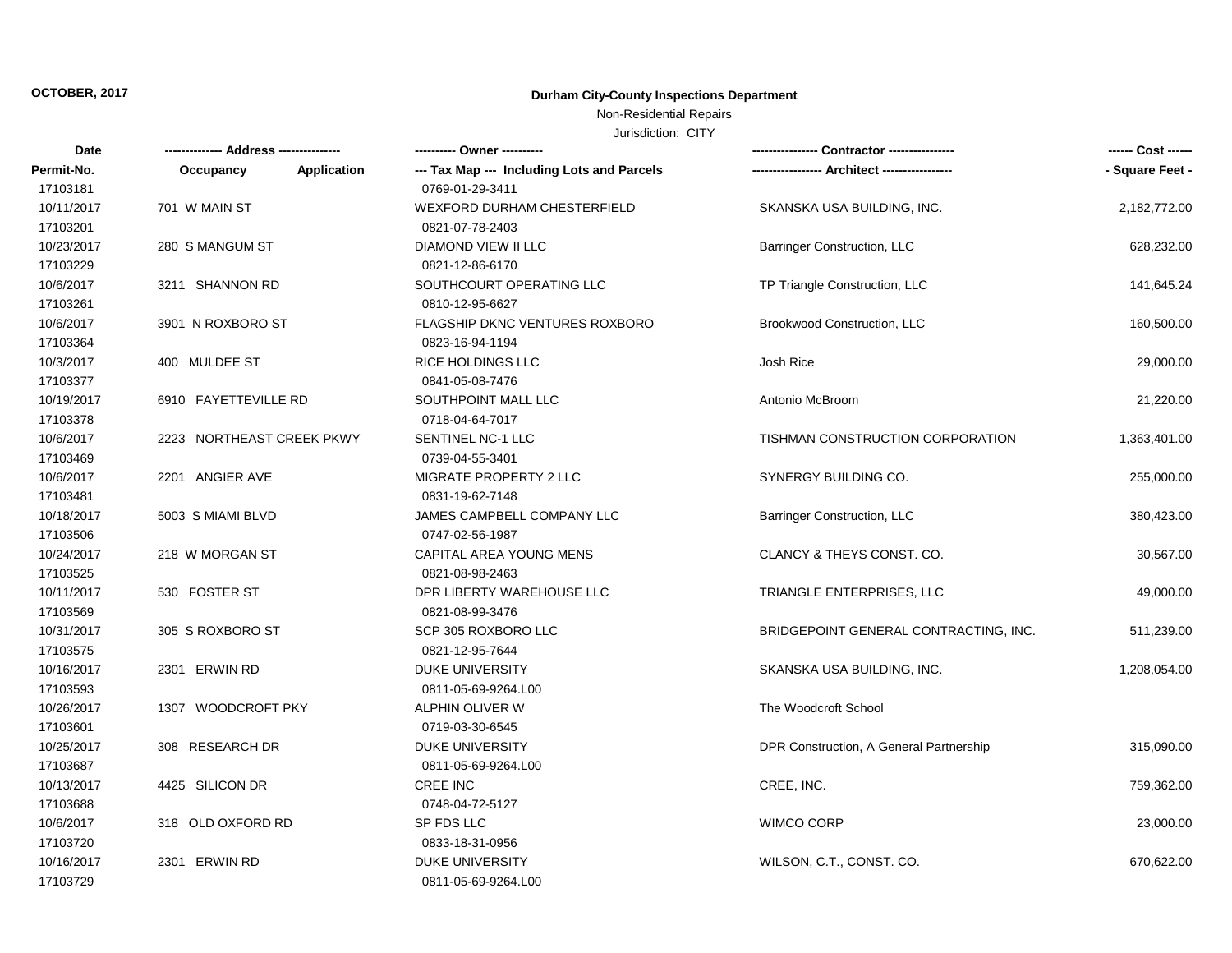### Non-Residential Repairs

| Date       |                                 |                                            |                                                    | ------ Cost ------ |
|------------|---------------------------------|--------------------------------------------|----------------------------------------------------|--------------------|
| Permit-No. | <b>Application</b><br>Occupancy | --- Tax Map --- Including Lots and Parcels |                                                    | - Square Feet -    |
| 10/12/2017 | 503 JUNCTION RD                 | <b>GCGI DEVELOPMENT LLC</b>                | Hightower Communications, Inc.                     | 42,110.00          |
| 17103771   |                                 | 0841-06-28-6488                            |                                                    |                    |
| 10/30/2017 | 4032 PATRIOT DR                 | PATRIOT PARK PARTNERS LLC                  | Evans General Contractors, LLC                     | 5,808,328.00       |
| 17103806   |                                 | 0748-02-56-9311                            |                                                    |                    |
| 10/13/2017 | 4032 PATRIOT DR                 | PATRIOT PARK PARTNERS LLC                  | Evans General Contractors, LLC                     | 5,762,632.00       |
| 17103807   |                                 | 0748-02-56-9311                            |                                                    |                    |
| 10/27/2017 | 2600 CROASDAILE FARM PKY        | UNITED METHODIST RETIREMENT HO             | FRANK L. BLUM CONSTRUCTION COMPANY                 | 41,652.00          |
| 17103808   |                                 | 0813-12-75-6146                            |                                                    |                    |
| 10/19/2017 | 1010 MARTIN LUTHER KING JR PKY  | <b>WAL-MART STORES EAST LP</b>             | Carolina Building Systems of Johnston County, Inc. | 890,000.00         |
| 17103828   |                                 | 0820-18-20-2864                            |                                                    |                    |
| 10/10/2017 | 3319 DURHAM CHAPEL HILL BLVD    | MPK HOLDINGS LLC                           | Horne Brothers Construction, Inc.                  | 12,950.00          |
| 17103831   |                                 | 0810-07-68-4233                            |                                                    |                    |
| 10/6/2017  | 1009 SLATER RD                  | ROC III FAIRLEAD IMPERIAL                  | VISION CONTRACTORS, INC.                           | 37,376.00          |
| 17103835   |                                 | 0747-04-64-1395                            |                                                    |                    |
| 10/26/2017 | 404 W CHAPEL HILL ST            | <b>DUKE UNIVERSITY</b>                     | ROMEO GUEST ASSOC. INC                             | 498,283.00         |
| 17103841   |                                 | 0821-07-77-2942                            |                                                    |                    |
| 10/31/2017 | 2351 ERWIN RD                   | <b>DUKE UNIVERSITY</b>                     | SKANSKA USA BUILDING, INC.                         | 207,060.00         |
| 17103859   |                                 | 0811-05-69-9264.L00                        |                                                    |                    |
| 10/19/2017 | 4301 EMPEROR BLVD               | DURHAM EXCHANGE PLACE LLC                  | MCDONALD-YORK CONSTRUCTION                         | 443,949.00         |
| 17103872   |                                 | 0747-04-63-0075                            |                                                    |                    |
| 10/23/2017 | 2301 ERWIN RD                   | <b>DUKE UNIVERSITY</b>                     | WILSON, C.T., CONST. CO.                           | 137,987.00         |
| 17103882   |                                 | 0811-05-69-9264.L00                        |                                                    |                    |
| 10/13/2017 | 4709 CREEKSTONE DR              | HIGHWOODS/FORSYTH LIMITED PART             | Command Construction Services, Inc.                | 31,450.00          |
| 17103884   |                                 | 0747-02-56-7190                            |                                                    |                    |
| 10/13/2017 | 1960 IVY CREEK BLVD             | <b>CORIUM LLC</b>                          | <b>BARNHILL CONTRACTING CO</b>                     | 991,058.00         |
| 17103886   |                                 | 0810-13-04-9072                            |                                                    |                    |
| 10/17/2017 | 1408 CHRISTIAN AVE              | MILLER REAL ESTATE OF DURHAM               | RIGGS-HARROD BUILDERS                              | 111,580.00         |
| 17103913   |                                 | 0812-01-47-3654                            |                                                    |                    |
| 10/19/2017 | 4068 STIRRUP CREEK DR           | <b>SCANNELL PROPERTIES #233 LLC</b>        | MINGIN ENTERPRISES, INC.                           | 47,017.00          |
| 17103971   |                                 | 0748-02-79-3813                            |                                                    |                    |
| 10/19/2017 | 307 TRENT DR                    | <b>DUKE UNIVERSITY</b>                     | BALFOUR BEATTY CONSTRUCTION-DURHAM                 | 34,433.00          |
| 17103989   |                                 | 0811-05-69-9264.L00                        |                                                    |                    |
| 10/25/2017 | 1009 SLATER RD                  | ROC III FAIRLEAD IMPERIAL                  | VISION CONTRACTORS, INC.                           | 207,000.00         |
| 17103991   |                                 | 0747-04-64-1395                            |                                                    |                    |
| 10/19/2017 | 200 LASALLE ST                  | ADAMS CONCRETE PRODUCTS                    | SIMON ROOFING & SHEET METAL                        | 37,626.00          |
| 17103992   |                                 | 0812-11-55-6121                            |                                                    |                    |
| 10/19/2017 | 3218 ROSE OF SHARON RD          | DURHAM PUBLIC SCHOOLS BOARD                | TRIANGLE ROOFING SERVICES, INC.                    | 1,115,000.00       |